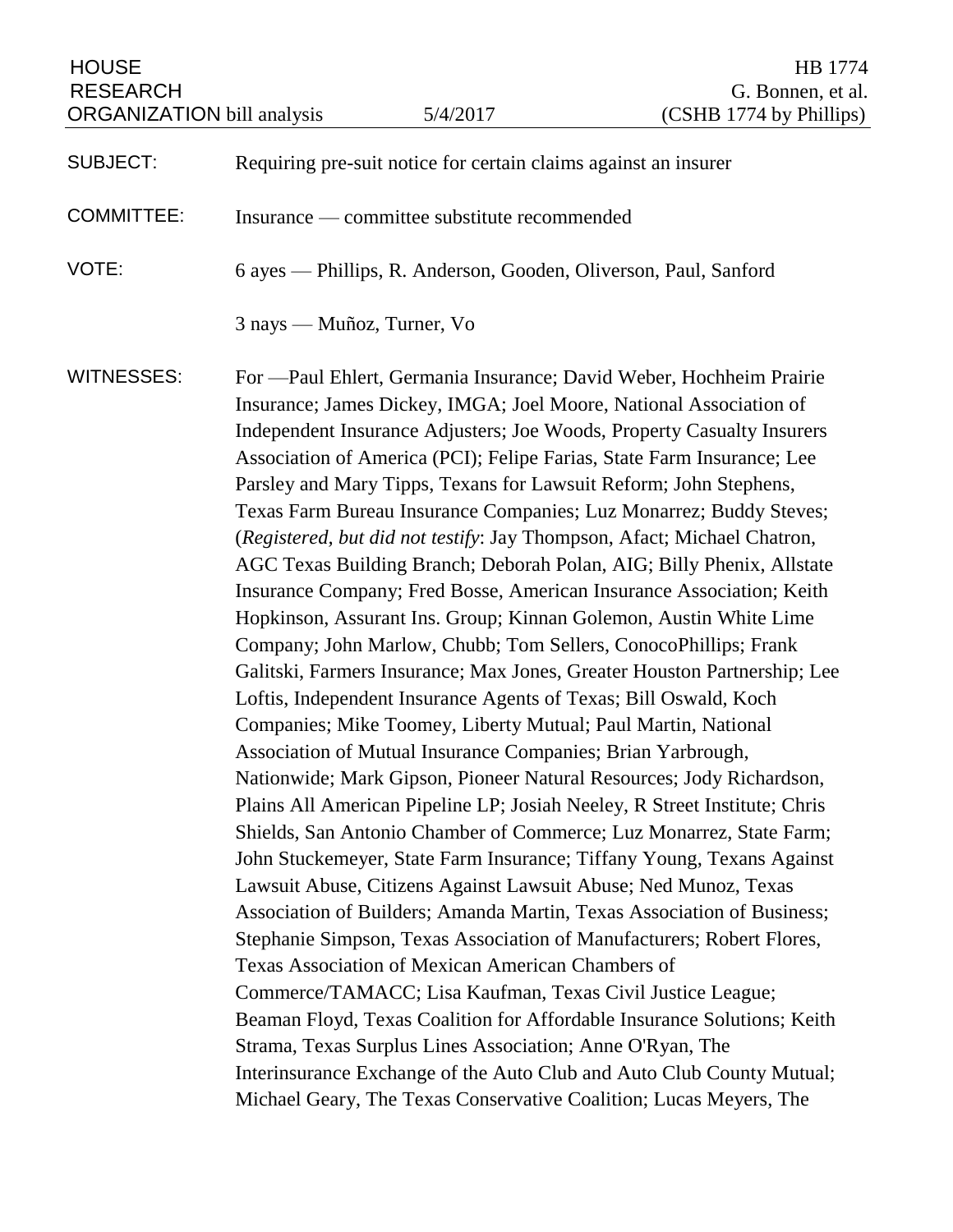Travelers Companies, Inc. and Subsidiaries; Robert (Bo) Gilbert, Eric Glenn and Kari King, United Services Automobile Association (USAA); Cary Roberts, U.S. Chamber Institute for Legal Reform; Robert Howden)

Against — Robert Ryan, Stallion Oilfield Services; Rene Sigman, Texas Association of Consumer Lawyers; Michael Gallagher, Texas Trial Lawyers Association; Bryan Blevins, Texas Trial Lawyers Association; Ware Wendell, Texas Watch; and eight individuals; (*Registered, but did not testify*: Tim Morstad, AARP; Jacob Smith, Texas Association of Consumer Lawyers; John Hubbard, Texas Association of Rural Schools, Kathleen Field; Cherilyn Stringer)

On — Jamie Walker, Texas Department of Insurance; (*Registered, but did not testify*: Joe Matetich, OPIC; Bill Stevens, Texas Alliance of Energy Producers; Marianne Baker, Cassie Brown, Mark Einfalt, Ginger Loeffler, Jesse McClure, David Muckerheide, Michael Nored, and Brian Ryder, Texas Department of Insurance; Sean Cameron; Kevin Pakenham)

- BACKGROUND: Insurance Code, sec. 542.060 states that an insurer liable for a policy claim who violates Insurance Code, ch. 542 regulations for processing and settling claims is liable to pay the policyholder:
	- the amount of the claim:
	- interest on the amount of the claim at an annual interest rate of 18 percent; and
	- reasonable attorney's fees.
- DIGEST: CSHB 1774 would require an insured making a claim against an insurer or agent relating to damage to real property caused by an earthquake, earth tremor, wildfire, flood, tornado, lightning, hurricane, hail, wind, snowstorm, or rainstorm to provide written notice to the insurer at least 61 days before filing the claim. This pre-suit notice would have to provide a statement of the acts giving rise to the claim, the specific amount alleged to be owed, and amount of reasonable and necessary attorney's fees already incurred by the claimant. This notice would be admissible as evidence in a civil action or alternative dispute resolution.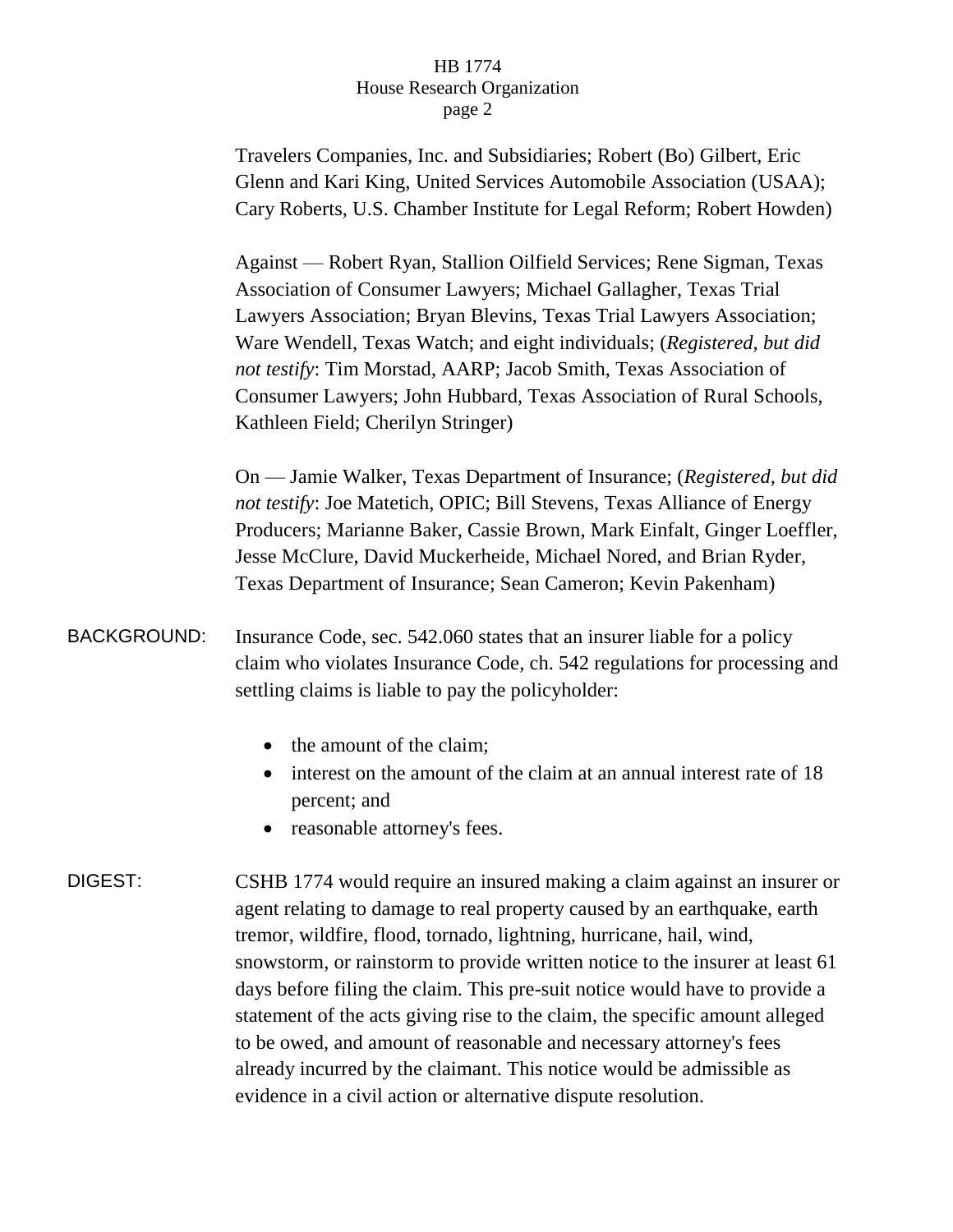Pre-suit notice would not be required if giving notice were impracticable based on a reasonable belief that there was insufficient time to give notice before the statute of limitations would expire or because the action was asserted as a counterclaim.

The bill would authorize persons receiving this pre-suit notice to send a written request to inspect, photograph, or evaluate the property in a reasonable manner.

The bill would require a court to abate the action if the defendant filed a claim for abatement and the court found that the defendant did not receive pre-suit notice or was denied a request to inspect, photograph, or evaluate the property. Abatement would continue for the later of 60 days after complying notice was given or 15 days after the requested inspection occurred.

The bill would allow an insurer to provide written notice to the claimant accepting the liability of its agent, removing any cause of action against that agent. The court would be required to dismiss action against the agent, unless the insurer failed to make the agent available for testimony at a reasonable time and place or the acceptance of liability was conditioned to result in the insurer avoiding liability.

The bill would require a court to dismiss action by the insurer against the claimant occurring within 61 days after notice was provided.

Attorney's fees would be calculated as the lesser of:

- the amount of reasonable and necessary attorney's fees supported by sufficient evidence at trial and determined to have been incurred by the claimant in bringing the action;
- the amount of attorney's fees that may be awarded to the claimant under other any other applicable law; or
- the amount to be awarded in the judgment, divided by the amount alleged to be owed, then multiplied by the total amount of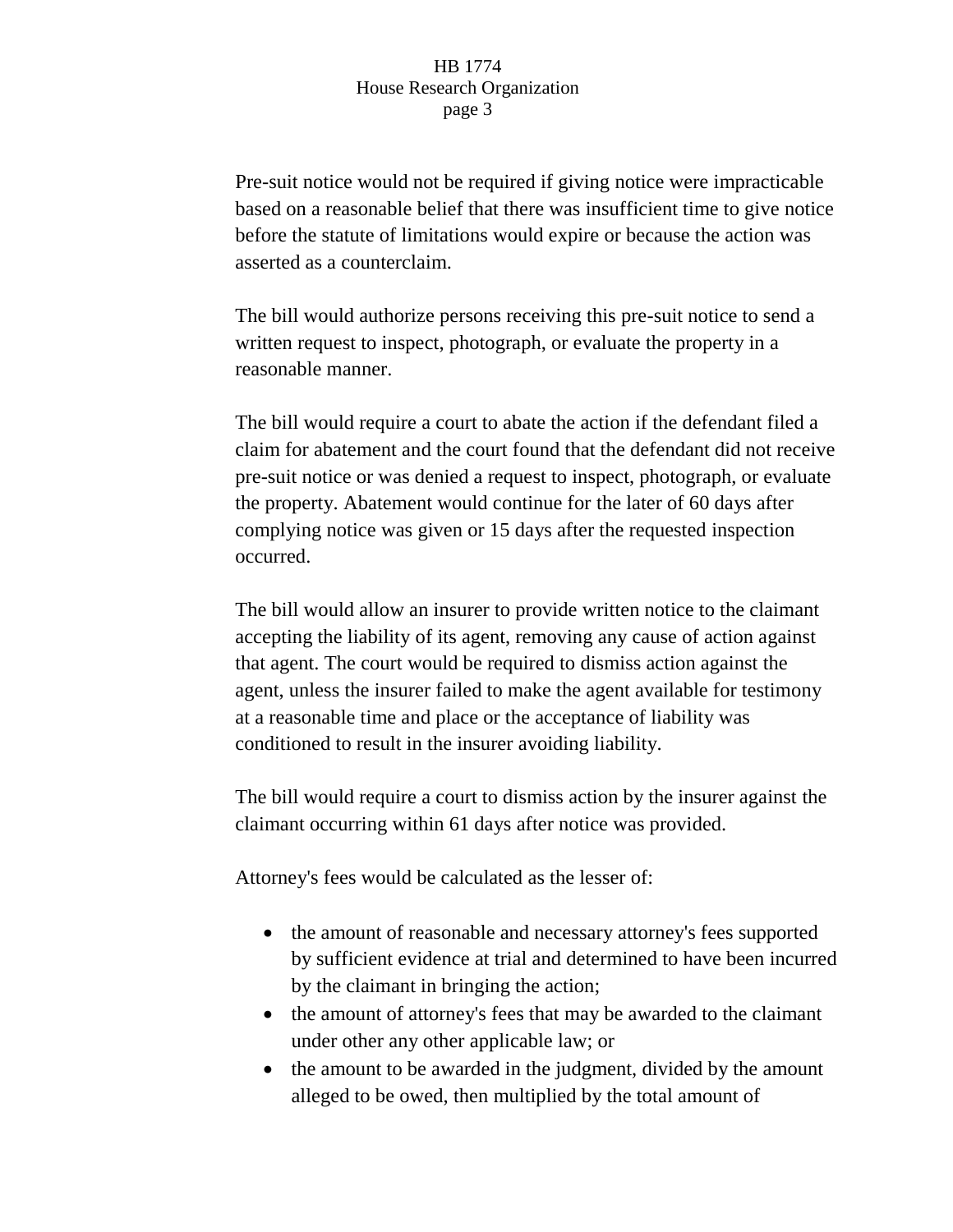reasonable and necessary attorney's fees supported by sufficient evidence and determined to have been incurred in bringing the action.

The bill would require the court to award the full amount of reasonable and necessary attorney's fees if the amount to be awarded in the judgment divided by the amount alleged to be owed was at least 0.8, not limited by statute, and recoverable. The court would be prohibited from awarding attorney's fees if this fraction was less than 0.2, or if the claimant failed to provide pre-suit notice.

This bill would take immediate effect if finally passed by a two-thirds record vote of the membership of each house. Otherwise, it would take effect September 1, 2017, and would apply only to actions filed and claims made on or after that date.

**SUPPORTERS** SAY: CSHB 1774 would mitigate the growing trend of abusive severe weather event lawsuits. Opportunistic lawyers have been using extreme weather events as a pretext for exaggerating damages, suing innocent parties, and failing to give notice to insurers before filing lawsuits. The frequency of weather-related lawsuits against property insurers has risen 1,400 percent since 2012. This increase is motivated by profit, not actual damages to real property, and should be discouraged.

> The bill also would minimize the increases in homeowners' insurance rates that have resulted from the recent explosion of lawsuits. Mass litigation is expensive for insurance companies, which pass these costs on to consumers in the form of higher premiums.

> The bill would not damage the rights of policyholders to sue their insurers. Consumers still would have seven separate causes of action to sue, and carriers still would be subject to strict liability if shown to have underpaid a policyholder's claim. The bill simply would create penalties to enforce the existing pre-suit notice requirement.

OPPONENTS CSHB 1774 would obstruct the ability and right of property insurance